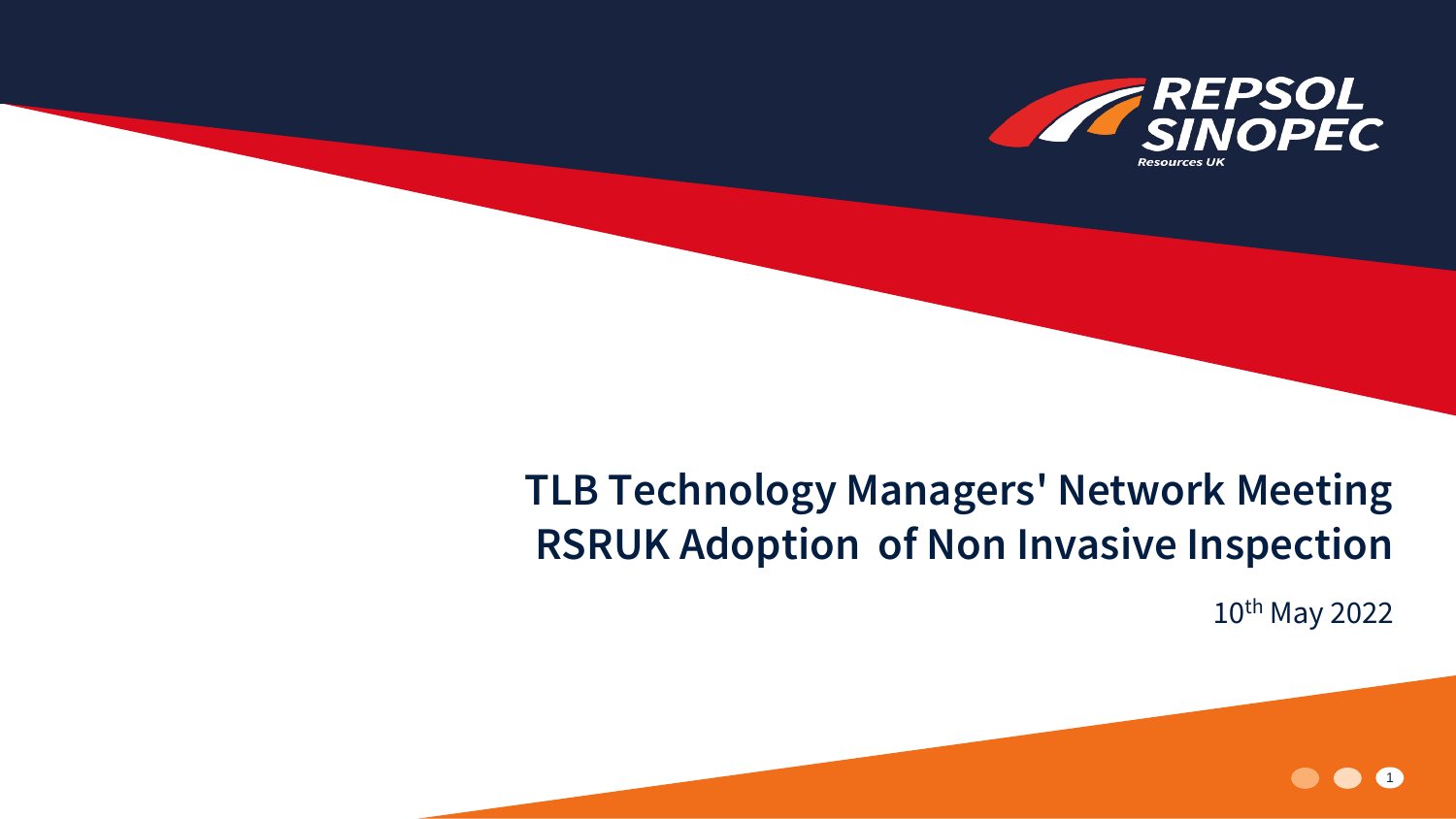#### Agenda



- 1) RSRUK Vision & Goals
- 2) RSRUK NII Adoption Road Map
- 3) NII Medium Term Planning
- 4) Detailed Inspection Planning
- 5) Inspection Effectiveness
- 6) RSRUK Next Steps
- 7) Concluding Remarks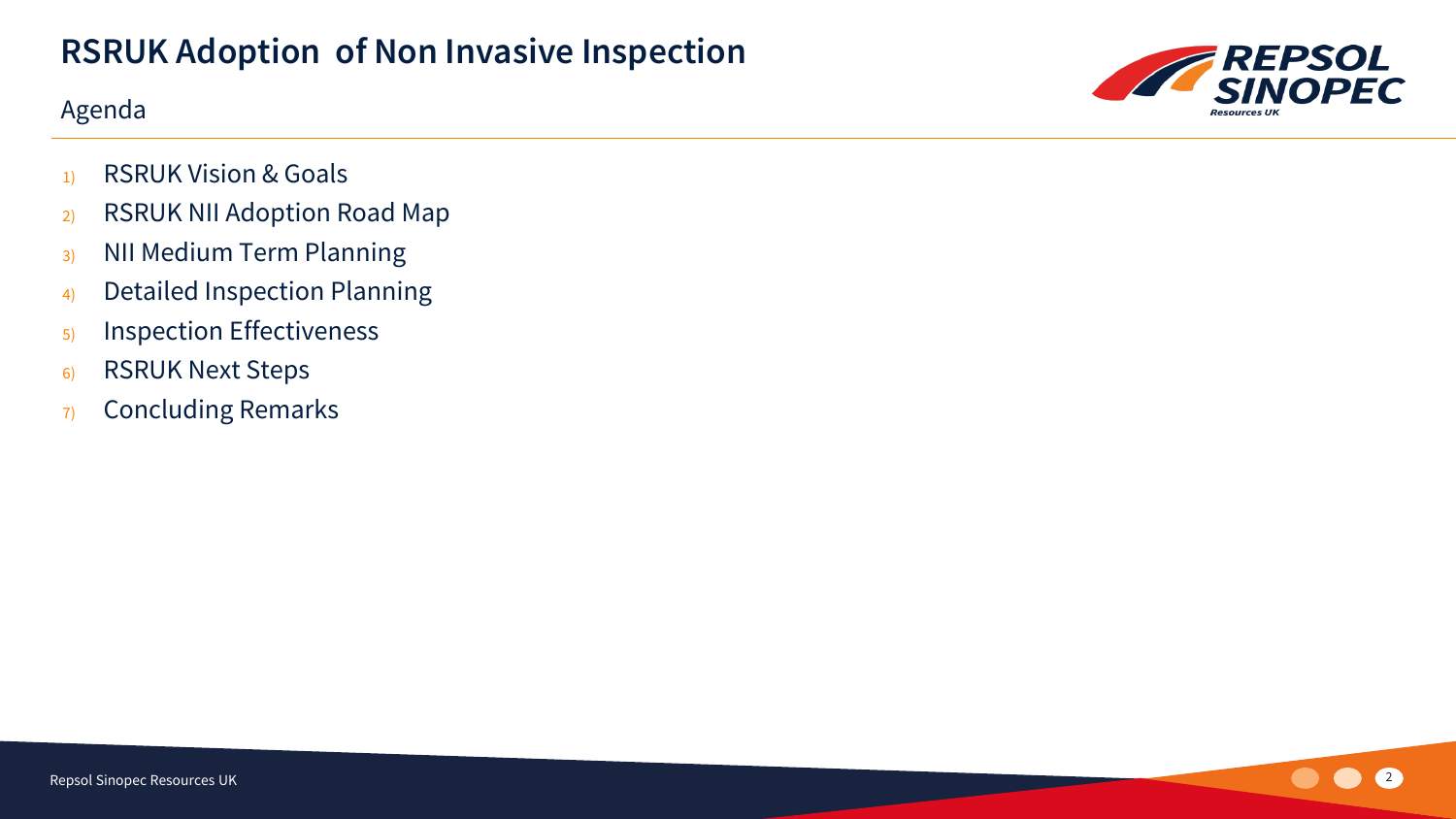Applicable RSRUK Vision & Corporate Goals



- ► Greater adoption of Digital and Technology based solutions that bring value to Company
- ▶ Utilise technology to be more efficient by;
	- Improving effectiveness of inspection practices
	- Increasing our Probability of Detection (POD) for critical defects
	- Working safely remove / reduce Confined Space Entry
	- Supporting Production Efficiency (PE)– through reducing Shutdown scopes (plant downtime)

▶ Adopting and Implementing Non-Intrusive Inspection supports these goals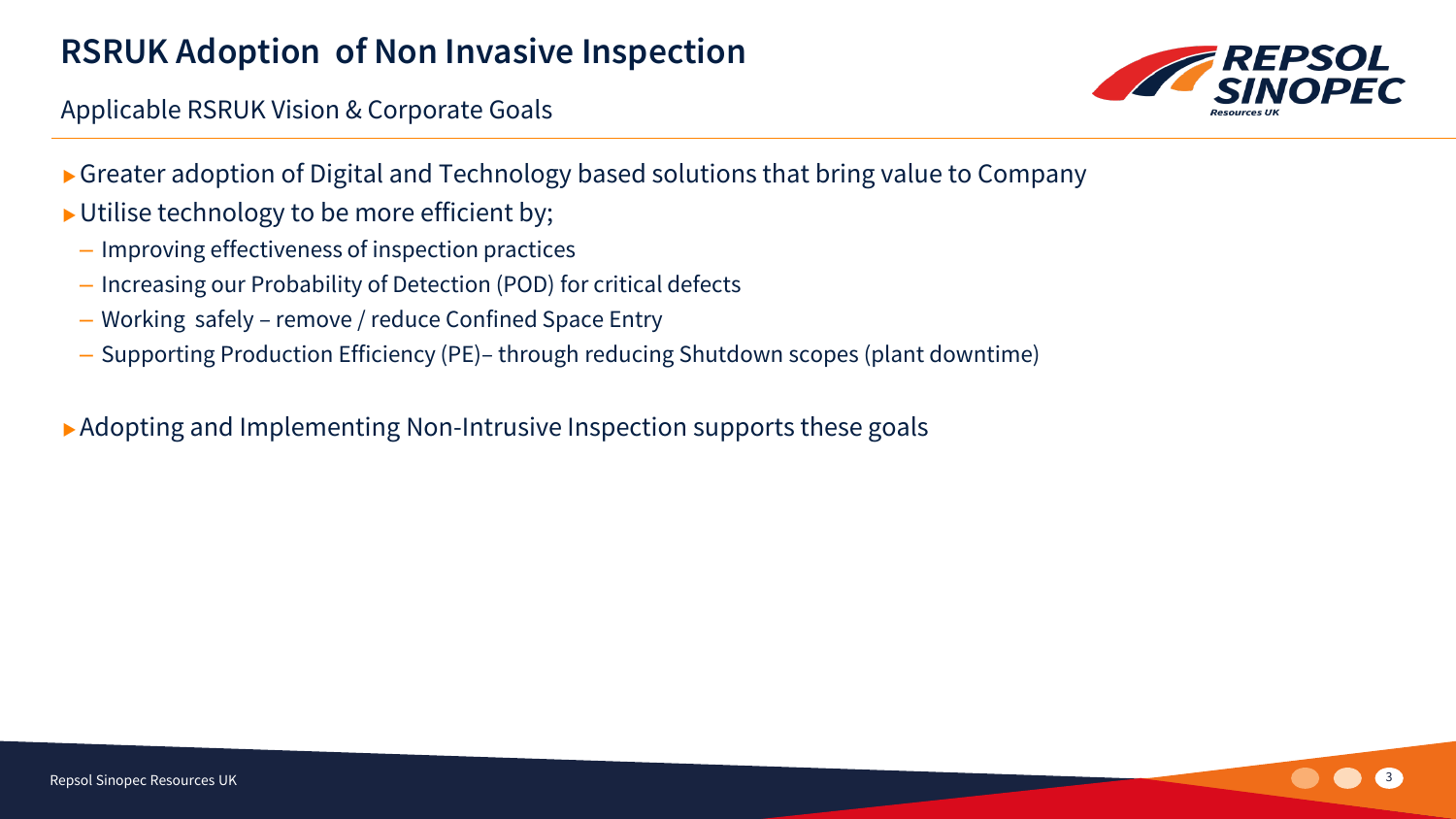RSRUK NII Adoption Road Map (2019)

- Build visibility of forward plans to enable earlier identity of NII opportunities
- ▶ Build Competence & Capability of Company Resource
- Standardise the Assessment of NII Suitability and Evaluation of Results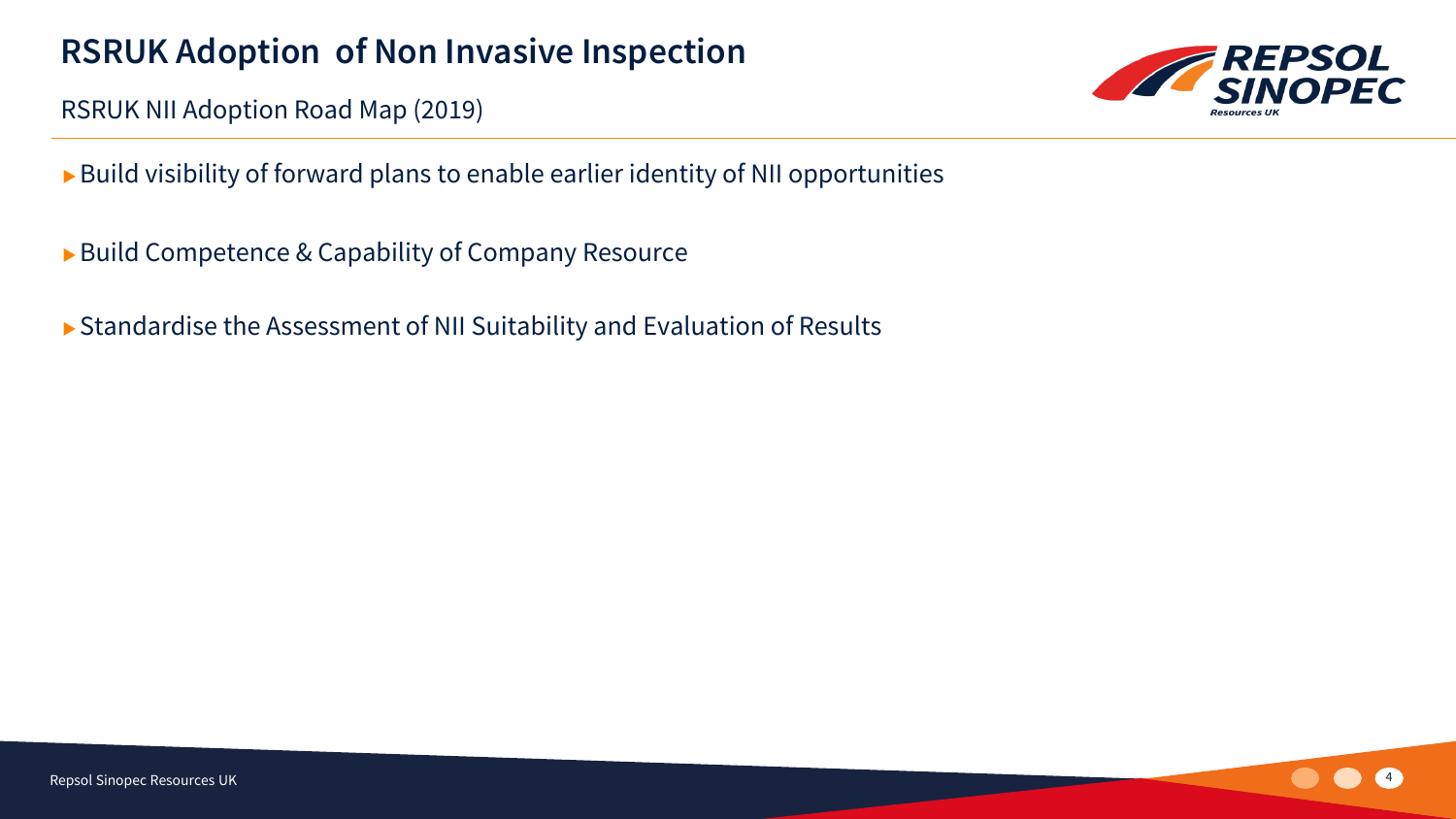

#### Risk Based Inspection Assessment Database (ARIA) – Overview & NII Assessment

|                                            | <b>B</b> General Details<br>o <sup>8</sup> Components | <sup>2</sup> Documents<br><b>● Condition</b> | <b>O</b> Consequence    | Confidence          | <b>O</b> Likelihood of Failure |          | <b>ML Risk Summary E</b> Future Workpack | <b>P</b> Notes                |                 |
|--------------------------------------------|-------------------------------------------------------|----------------------------------------------|-------------------------|---------------------|--------------------------------|----------|------------------------------------------|-------------------------------|-----------------|
| 상 Peer Review<br>C Change Log              |                                                       |                                              |                         |                     |                                |          |                                          |                               |                 |
| <b>Future Workpack Input</b>               |                                                       |                                              |                         |                     |                                |          |                                          |                               |                 |
| <b>Internal Inspections</b>                |                                                       |                                              |                         |                     | <b>Internal Risk</b>           | M        | <b>Confidence Grade</b>                  | <b>3</b> Inspection Frequency | 72              |
| <b>NII Suitability</b>                     | Intrinsically Suitable and Appropriate                |                                              | <b>Details</b><br>Clear |                     |                                |          |                                          |                               |                 |
| <b>Threat</b>                              | <b>Degradation Mode</b>                               | E Location / Vulnerable Features             | Ξ                       | % Coverage $\equiv$ | <b>Detection Method</b>        | $\equiv$ | Last Inspection $\equiv$                 | Next Inspection $\equiv$      | <b>Deferral</b> |
| <b>CO2 Corrosion</b>                       | <b>General Wall Loss</b>                              | Internal                                     |                         | 100<br><b>IVI</b>   |                                |          | 13/06/2016                               | 13/06/2022                    | N               |
| Erosion                                    | <b>General Wall Loss</b>                              | Internal                                     |                         | 100<br><b>IVI</b>   |                                |          | 12/06/2016                               | 13/06/2022                    | N               |
| <b>Preferential Weld Root</b><br>Corrosion | <b>Weld Defects</b>                                   | Weld                                         |                         | 100<br><b>IVI</b>   |                                |          | 12/06/2016                               | 13/06/2022                    | N               |
|                                            |                                                       |                                              |                         |                     |                                |          |                                          |                               |                 |
|                                            |                                                       |                                              |                         |                     |                                |          |                                          |                               |                 |
|                                            |                                                       |                                              |                         |                     |                                |          |                                          |                               |                 |
|                                            |                                                       |                                              |                         |                     |                                |          |                                          |                               |                 |
|                                            |                                                       |                                              |                         |                     |                                |          |                                          |                               |                 |
|                                            |                                                       |                                              |                         |                     |                                |          |                                          |                               |                 |
|                                            |                                                       |                                              |                         |                     |                                |          |                                          |                               |                 |
|                                            |                                                       |                                              |                         |                     |                                |          |                                          |                               |                 |
|                                            |                                                       |                                              |                         |                     |                                |          |                                          |                               |                 |
|                                            |                                                       |                                              |                         |                     |                                |          |                                          |                               |                 |

Effective inspection depends on the planning process:

- Ensure a high probability that degradation concern is identified;
- Information on the state of equipment;
- Knowledge of the degradation mechanisms;
- Information on corrosion conditions in planning future activity.

#### Output:

- When to inspect (intervals)
- Where to inspect (coverage and locations)
- How to inspect (techniques and procedures)

**No general NII approach always "equivalent" to IVI performance. Each vessel has to be treated individually**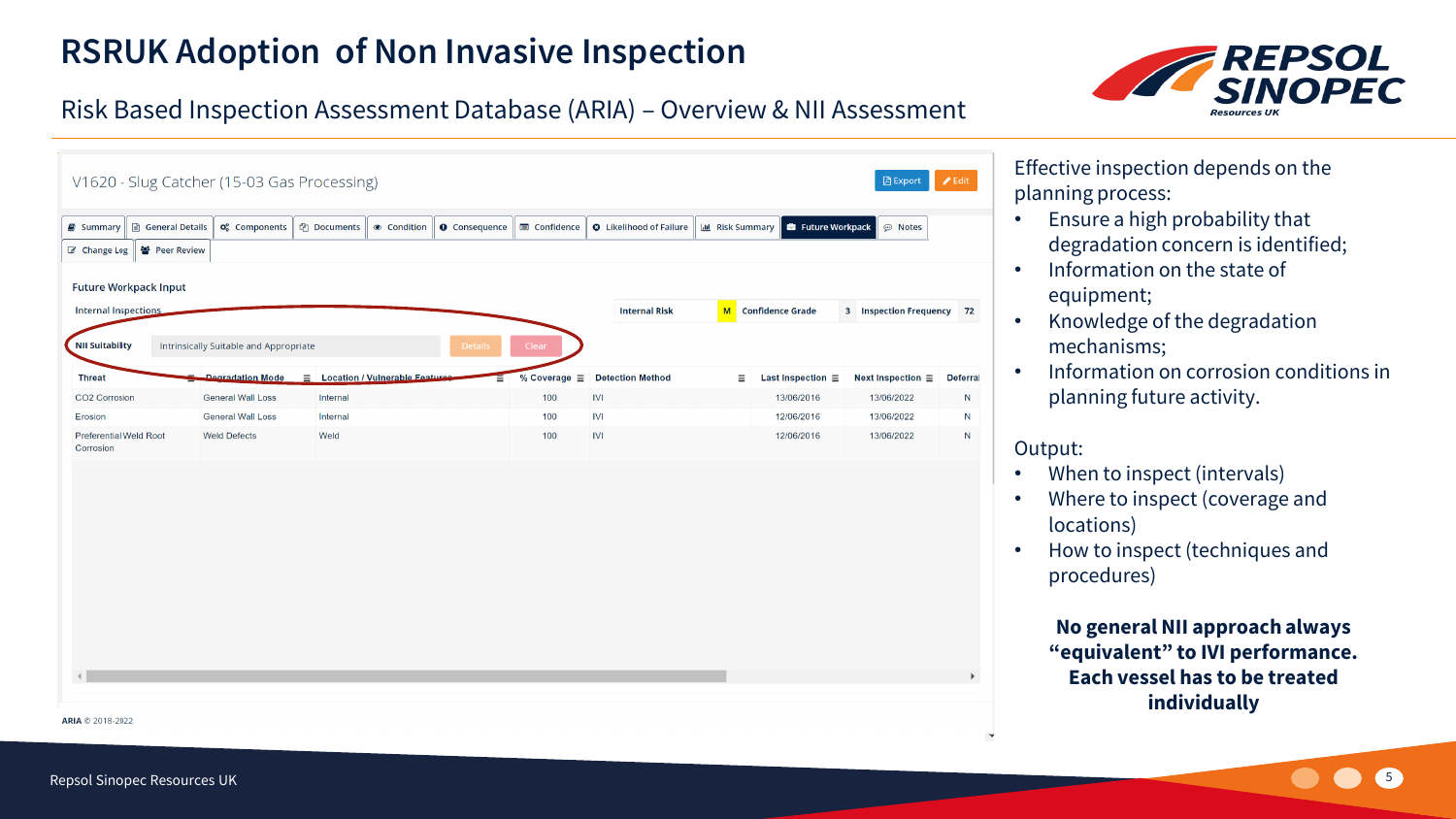

#### Alignment with Work Management System (Maximo)

| Asset           | $\overline{z}$ System | $\equiv$ | Assessment            | $\equiv$<br>₹≣ | INT Maximo PM $\equiv$ | $\equiv$<br><b>INT Maximo Location</b> | $INT \equiv$<br><b>Maximo</b> | INT RBI $\equiv$ | INT Next $\equiv$<br><b>Inspection</b> | RAD Maximo PM $\equiv$ |
|-----------------|-----------------------|----------|-----------------------|----------------|------------------------|----------------------------------------|-------------------------------|------------------|----------------------------------------|------------------------|
| Montrose        | 15-02 Oil Processing  |          | P-3190/3750/3210/3200 |                | 15-QM-060011-035       | 15-AC-SP3750                           | 60                            | 60               | 20/07/2024                             |                        |
| <b>Montrose</b> | 15-02 Oil Processing  |          | V1010                 |                | 15-QM-801100-001       | 15-AB-V1010                            | 48                            | 48               | 25/06/2025                             | 15-QM-060012-028       |
| Montrose        | 15-02 Oil Processing  |          | V1020                 |                | 15-QM-802100-001       | 15-AB-V1020                            | 24                            | 24               | 03/06/2023                             | 15-QM-060012-029       |
| <b>Montrose</b> | 15-02 Oil Processing  |          | V1030                 |                | 15-QM-801100-002       | 15-AB-V1030                            | 48                            | 48               | 13/06/2025                             | 15-QM-060012-030       |
| <b>Montrose</b> | 15-02 Oil Processing  |          | V1040                 |                | 15-QM-802100-002       | 15-AB-V1040                            | 48                            | 36               | 30/06/2019                             | 15-QM-060012-031       |
| Montrose        | 15-02 Oil Processing  |          | V <sub>1050</sub>     |                | 15-QM-801100-003       | 15-AB-V1050                            | 120                           | 120              |                                        | 15-QM-060012-032       |
| Montrose        | 15-02 Oil Processing  |          | V1090                 |                | 15-QM-801100-004       | 15-AB-V1090                            | 48                            | 48               | 12/06/2023                             | 15-QM-060012-033       |
| <b>Montrose</b> | 15-02 Oil Processing  |          | V1100                 |                | 15-QM-801100-005       | 15-AB-V1100                            | 24                            | 24               | 26/06/2023                             | 15-QM-060012-034       |
| Montrose        | 15-02 Oil Processing  |          | V <sub>1510</sub>     |                | 15-QM-840100-001       | 15-AP-V1510                            | 12 <sup>2</sup>               | 60               | 26/12/2021                             |                        |
| Montrose        | 15-02 Oil Processing  |          | V2020                 |                | 15-QM-801100-008       | 15-AD-V2020                            | 60                            | 60               | 25/08/2026                             | 15-QM-060012-035       |
| Montrose        | 15-03 Gas Processing  |          | E2960                 |                | 15-QM-821100-035       | 15-AD-E2960                            | N/A                           | N/A              |                                        |                        |
| <b>Montrose</b> | 15-03 Gas Processing  |          | E-3020                |                |                        |                                        | N/A                           | N/A              |                                        |                        |
| Montrose        | 15-03 Gas Processing  |          | F-68110               |                | 15-QM-830100-001       | 15-CF-F68110                           | N/A                           | N/A              |                                        |                        |
| <b>Montrose</b> | 15-03 Gas Processing  |          | H-68110               |                |                        |                                        | N/A                           | N/A              |                                        |                        |
| <b>Montrose</b> | 15-03 Gas Processing  |          | S-6810                |                |                        |                                        | N/A                           | N/A              |                                        |                        |
| Montrose        | 15-03 Gas Processing  |          | V <sub>1070</sub>     |                |                        |                                        | N/A                           | N/A              |                                        |                        |
| Montrose        | 15-03 Gas Processing  |          | $V-1470$              |                |                        |                                        | N/A                           | N/A              |                                        |                        |
| <b>Montrose</b> | 15-03 Gas Processing  |          | $V - 1500$            |                | 15-QM-804100-007       | 15-CF-V1500                            | 48                            | 72               |                                        |                        |
| <b>Montrose</b> | 15-03 Gas Processing  |          | V <sub>1610</sub>     |                | 15-04-840100-003       | 15.4P <sub>1</sub> /1610               | 12                            | 12               | 02/08/2022                             |                        |
| <b>Montrose</b> | 15-03 Gas Processing  |          | V1620                 |                | 15-QM-802100-005       | 15-AG-V1620                            | 72                            | 72               | 13/06/2022                             |                        |
| Montrose        | 15-03 Gas Processing  |          | <b>V1630</b>          |                |                        |                                        | N/A                           | N/A              |                                        |                        |

ARIA © 2018-2022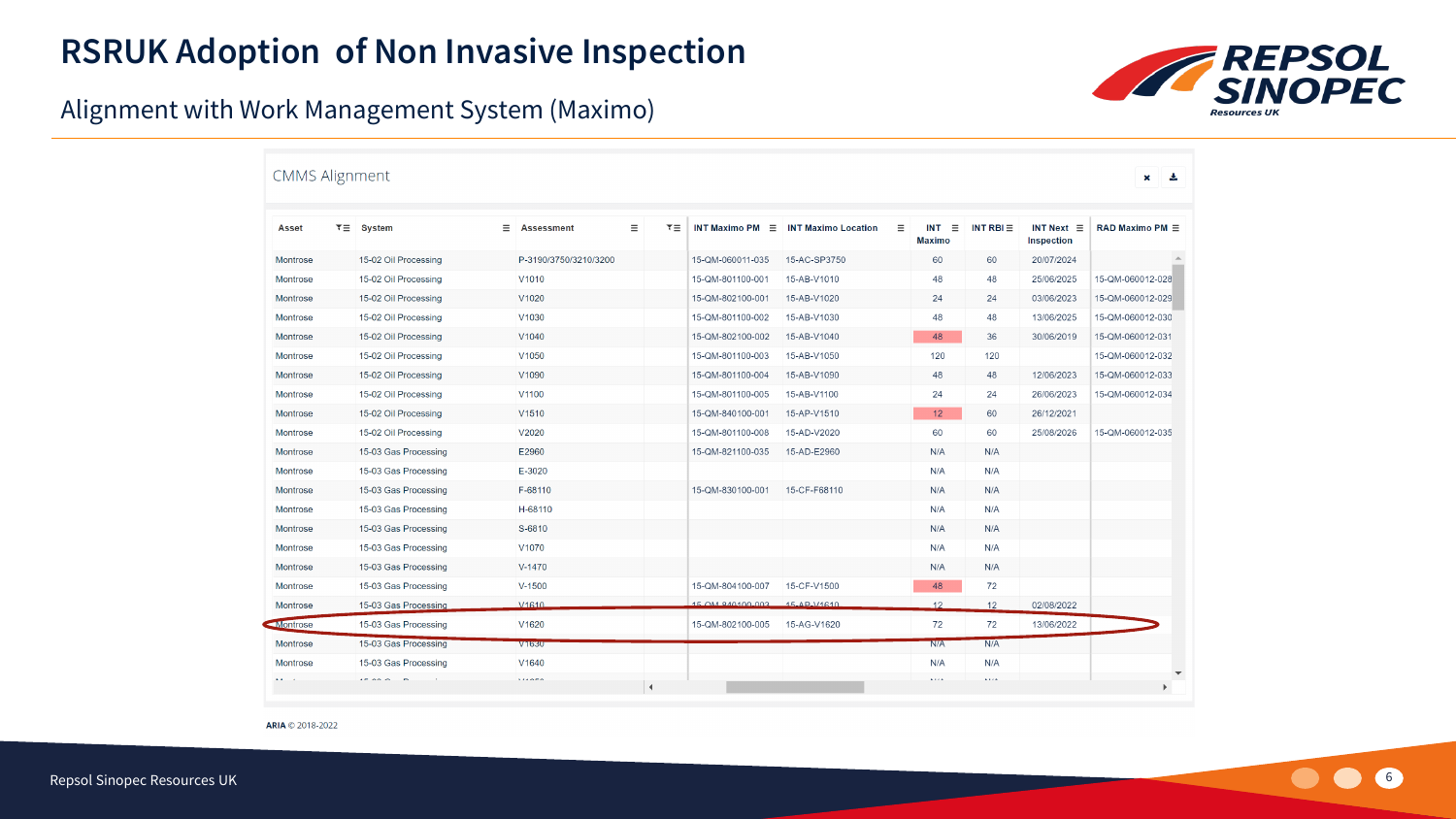# *REPSOL<br>SINOPEC*

#### Inspection Workscope Development & Detailed Planning #1

| Material                        | Carbon Steel                                                                                                                                                                                                                                                                                                     |                                                |                                                                                    |  |  |  |  |  |
|---------------------------------|------------------------------------------------------------------------------------------------------------------------------------------------------------------------------------------------------------------------------------------------------------------------------------------------------------------|------------------------------------------------|------------------------------------------------------------------------------------|--|--|--|--|--|
| Lining                          | None                                                                                                                                                                                                                                                                                                             |                                                |                                                                                    |  |  |  |  |  |
| <b>Operating Pressure</b>       | 5.65barg                                                                                                                                                                                                                                                                                                         | <b>Operating Temperature</b>                   | 13 deg C                                                                           |  |  |  |  |  |
| <b>Design Pressure</b>          | 17.2barg                                                                                                                                                                                                                                                                                                         | 93 deg C                                       |                                                                                    |  |  |  |  |  |
| P+ID Number                     | MAPG-L-0040-010-D-AD00                                                                                                                                                                                                                                                                                           |                                                |                                                                                    |  |  |  |  |  |
| <b>GA Number</b>                | A21653                                                                                                                                                                                                                                                                                                           |                                                |                                                                                    |  |  |  |  |  |
| Details of defects              | No internal defects noted from 2016 IVI (MON02149) and 2010 IVI (MON00937).                                                                                                                                                                                                                                      |                                                |                                                                                    |  |  |  |  |  |
| Details of Historical defects   | Saddle supports with Cat B corrosion, likewise to bolting. WO2990314 raised for corrective FM.<br>Internal in an acceptable condition.<br>Externally Cat B corrosion noted on nozzles K1AB along with 12mm blister @ 10 o'clock position of<br>shell west side which was descaled with UT revealing no concerns. |                                                |                                                                                    |  |  |  |  |  |
| <b>Access requirements</b>      |                                                                                                                                                                                                                                                                                                                  |                                                | No specific access requirements other than working at height, rope access required |  |  |  |  |  |
| CRA Type                        |                                                                                                                                                                                                                                                                                                                  | Type 3                                         |                                                                                    |  |  |  |  |  |
| <b>RBA Grade</b>                |                                                                                                                                                                                                                                                                                                                  | Grade 2                                        |                                                                                    |  |  |  |  |  |
| <b>RBA PoF</b>                  |                                                                                                                                                                                                                                                                                                                  | Low                                            |                                                                                    |  |  |  |  |  |
| <b>RBA CoF</b>                  |                                                                                                                                                                                                                                                                                                                  | High                                           |                                                                                    |  |  |  |  |  |
| <b>Inspection effectiveness</b> |                                                                                                                                                                                                                                                                                                                  | High                                           |                                                                                    |  |  |  |  |  |
| requirement                     |                                                                                                                                                                                                                                                                                                                  |                                                |                                                                                    |  |  |  |  |  |
| NII Suitable                    |                                                                                                                                                                                                                                                                                                                  | Yes                                            |                                                                                    |  |  |  |  |  |
| Zone                            | Damage Mechanism                                                                                                                                                                                                                                                                                                 | <b>Inspection Requirement</b><br>Technique     | <b>Priority Areas</b>                                                              |  |  |  |  |  |
|                                 |                                                                                                                                                                                                                                                                                                                  |                                                | 1. Vessel bottom half                                                              |  |  |  |  |  |
| Domed Ends                      | <b>CO2 &amp; MIC</b>                                                                                                                                                                                                                                                                                             | <b>Corrosion Mapping</b>                       | 2. Vessel top half                                                                 |  |  |  |  |  |
| Shell                           | <b>CO2 &amp; MIC</b>                                                                                                                                                                                                                                                                                             | <b>Corrosion Mapping</b>                       | 1. Vessel bottom half<br>2. Vessel top half                                        |  |  |  |  |  |
| Boot                            | <b>CO2 &amp; MIC</b>                                                                                                                                                                                                                                                                                             | <b>Corrosion Mapping</b>                       |                                                                                    |  |  |  |  |  |
| Parent Material                 | <b>CO2 &amp; MIC</b>                                                                                                                                                                                                                                                                                             | M-Skip                                         |                                                                                    |  |  |  |  |  |
| Longitudinal Welds              | CO <sub>2</sub>                                                                                                                                                                                                                                                                                                  | <b>TOFD</b>                                    |                                                                                    |  |  |  |  |  |
| Circumferential Welds           | CO <sub>2</sub>                                                                                                                                                                                                                                                                                                  | <b>TOFD</b>                                    |                                                                                    |  |  |  |  |  |
| Nozzle Welds                    | CO <sub>2</sub>                                                                                                                                                                                                                                                                                                  | Corrosion Mapping/RAD/Line<br>Scan & Manual UT |                                                                                    |  |  |  |  |  |
| Parent Material                 | CO <sub>2</sub>                                                                                                                                                                                                                                                                                                  | Phased Array UT                                |                                                                                    |  |  |  |  |  |
|                                 |                                                                                                                                                                                                                                                                                                                  | Sign Off                                       |                                                                                    |  |  |  |  |  |
| Asset Integrity Engineer        |                                                                                                                                                                                                                                                                                                                  |                                                |                                                                                    |  |  |  |  |  |
| <b>Corrosion Engineer</b>       |                                                                                                                                                                                                                                                                                                                  |                                                |                                                                                    |  |  |  |  |  |
| Lead Integrity Engineer         |                                                                                                                                                                                                                                                                                                                  |                                                |                                                                                    |  |  |  |  |  |

|                                                                                | <b>NII Suitability</b>                                                                                                                                                                                             |
|--------------------------------------------------------------------------------|--------------------------------------------------------------------------------------------------------------------------------------------------------------------------------------------------------------------|
| Question                                                                       | Justification                                                                                                                                                                                                      |
| Is the vessel suitable for NII                                                 |                                                                                                                                                                                                                    |
| Yes                                                                            | Vessel operates at 13 degC. Vessel is not insulated. Material is Carbon Steel. Thickness is sufficent for<br>NII techniques. External access is suitable for NII. Internal fixtures don't require to be inspected. |
| Has the vessel been inspected previously<br>Yes                                | Last external CVI on 12/06/2019, last internal UT on 07/08/2016, last intrusive inspection 12/06/16                                                                                                                |
| Is the operating History still relevant<br>Yes                                 | Yes, maximum operating pressure is 5.65 barg and maximum operating temperature is 93 degC                                                                                                                          |
| Was the vessel specifically designed for NII                                   |                                                                                                                                                                                                                    |
| <b>No</b>                                                                      |                                                                                                                                                                                                                    |
| Is the vessel the same as other for which history exists?                      |                                                                                                                                                                                                                    |
| Is entry scheduled for other reasons<br><b>No</b>                              | No entry scheduled                                                                                                                                                                                                 |
| Confidence in ability to predict type and location of<br>degradation<br>Medium | does not meet Type 4, Thorough assessment of damage mechanisms carried out in ARIA, however<br>cannot rule out any additional mechanisms.                                                                          |
| Previous inspection Effectiveness<br>High                                      | IVI supplemented by RAD and UT on nozzles. All flange faces inspected.                                                                                                                                             |
| Severity and Rate of Degradation<br>Medium                                     | Negligible internal wall loss noted at last IVI. Minor pitting, <0.5mm deep, noted to flange faces.                                                                                                                |
| <b>NII Possible</b>                                                            |                                                                                                                                                                                                                    |
| Yes                                                                            |                                                                                                                                                                                                                    |

#### **Provide clear instructions on how to inspect the vessel to meet the requirements of the NII:**

- Techniques to be used
- Detection requirements of the techniques
- Locations to inspect

#### **Developed by team responsible for RBIA, NII screening and inspection execution**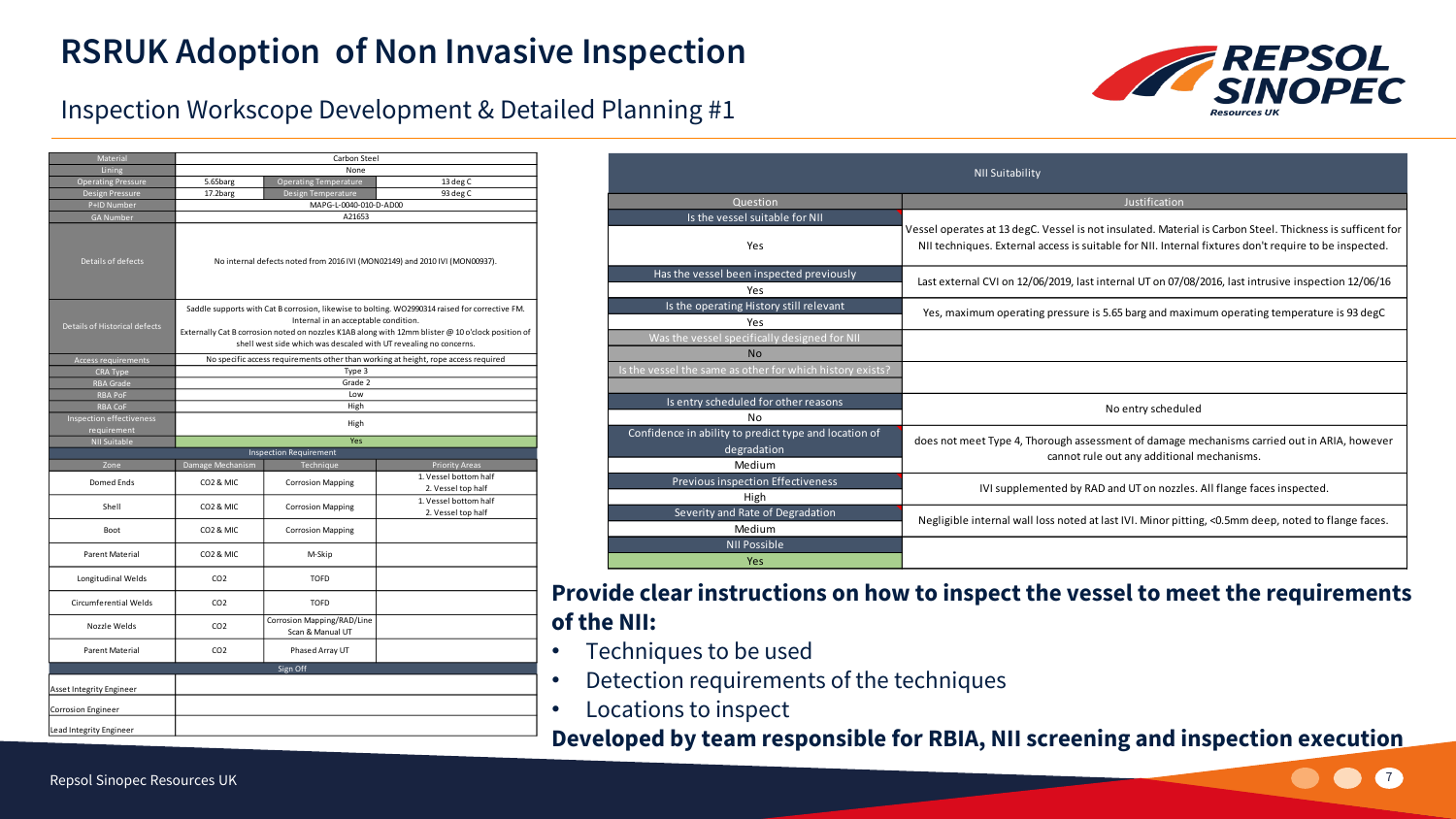

Inspection Workpack Development & Detailed Planning #2

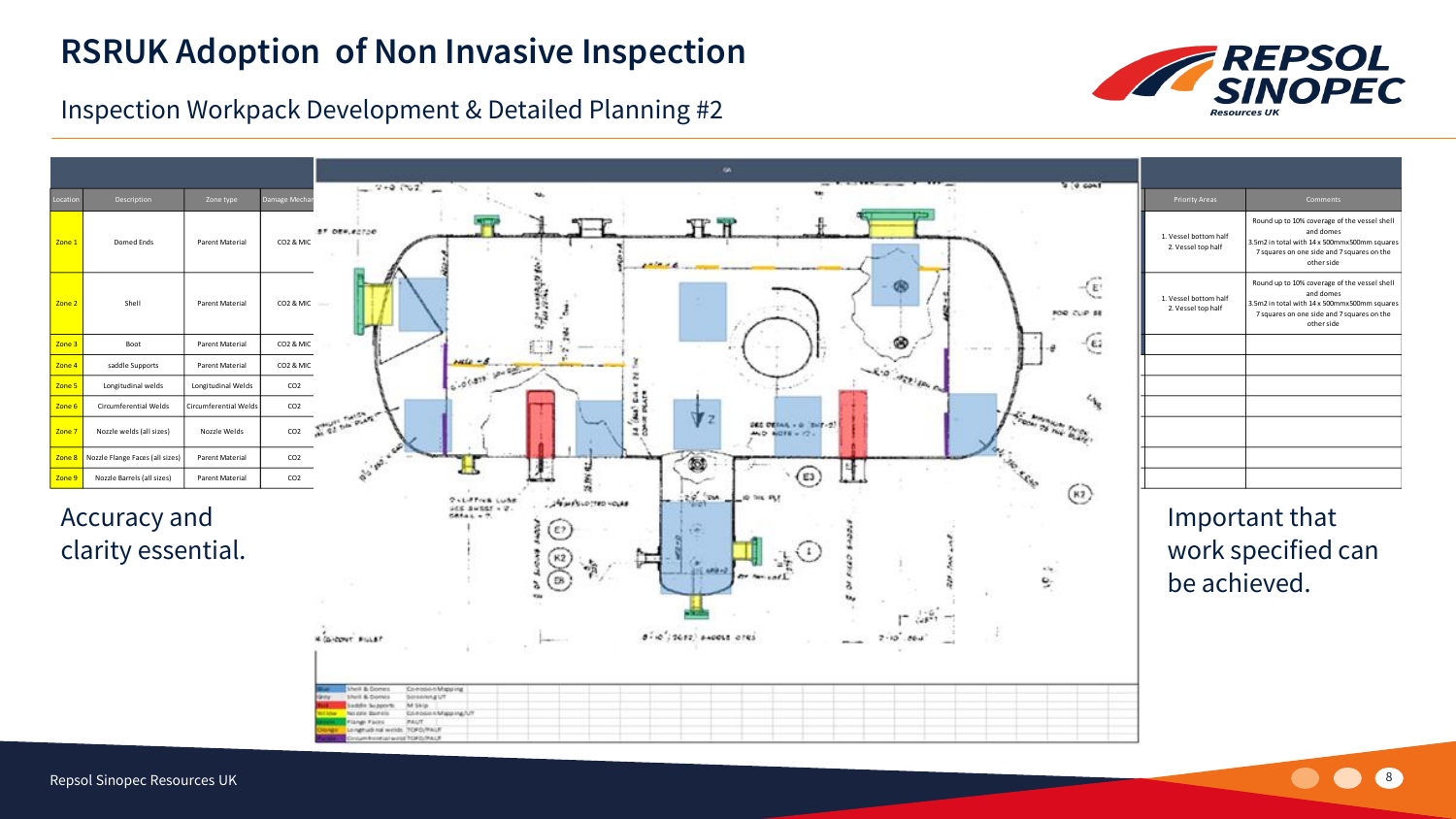Inspection Effectiveness Evaluation & Close Out

- NII provides basis for understanding condition, **but is only completed through analysis of the results**
	- Coverage achieved
	- Inspection method suitability
	- Coverage and location suitable
	- Conformance level & Result

|      |                    |                    | <b>%coverage</b> | <b>%coverage</b> | inspection method | coverage and       |                                 |                                    |               |
|------|--------------------|--------------------|------------------|------------------|-------------------|--------------------|---------------------------------|------------------------------------|---------------|
| Zone | Description        | Zone Type required |                  | achieved         | (POD) suitable*   | location suitable* | <b>Conformance level Result</b> |                                    | <b>Action</b> |
|      | 1Shell             |                    | 90-100%          | 95% Yes          |                   | Yes                |                                 | 1 Full replacement of IVI for Zone | Update RBI    |
|      | $2$ Dome 1         |                    | 90-100%          | 98% Yes          |                   | Yes                |                                 | 1 Full replacement of IVI for Zone | Update RBI    |
|      | $3$ Dome 2         |                    | 90-100%          | 98% Yes          |                   | lYes               |                                 | 1 Full replacement of IVI for Zone | Update RBI    |
|      | 4 Saddles          |                    | 90-100%          | 100% Yes         |                   | Yes                |                                 | 1 Full replacement of IVI for Zone | Update RBI    |
|      | 5 Long Welds       |                    | 90-100%          | 98% Yes          |                   | Yes                |                                 | 1 Full replacement of IVI for Zone | Update RBI    |
|      | 6 Circ Welds       |                    | 90-100%          | 98% Yes          |                   | Yes                |                                 | 1 Full replacement of IVI for Zone | Update RBI    |
|      | 7 Nozzle Barrels C |                    | 90-100%          | 90% Yes          |                   | lYes               |                                 | 2 Full replacement of IVI for Zone | Update RBI    |
|      | 8 Flange Faces     |                    | 90-100%          | 100% Yes         |                   | Yes                |                                 | 1 Full replacement of IVI for Zone | Update RBI    |

▶ Update the Risk Based Inspection Assessment with NII findings

- Confirm damage mechanisms correctly assigned
- Confirm damage locations as expected
- Degradation rates correctly assigned
- Next scheduled inspection type (NII / IVI)